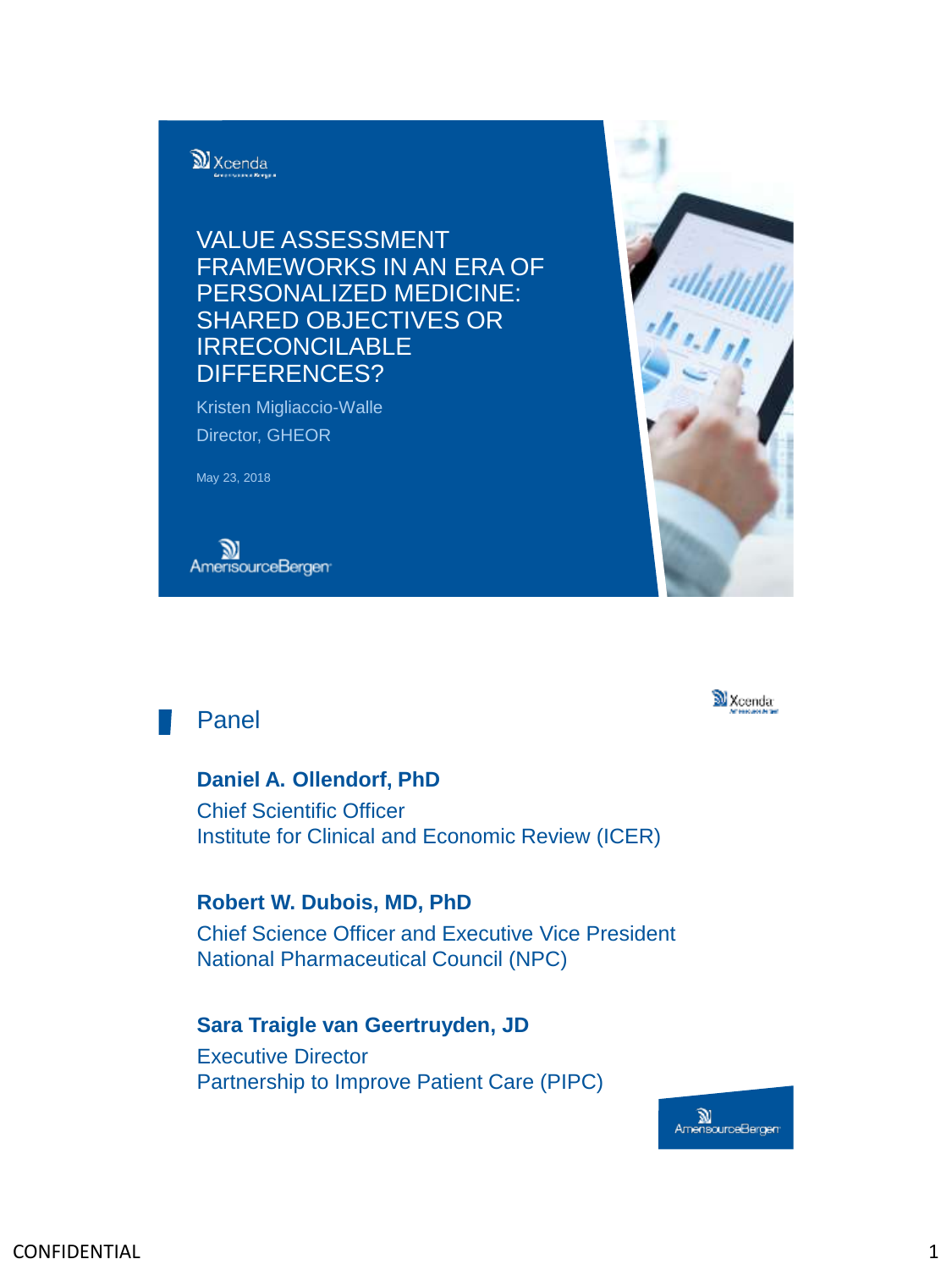

## **Disclosure**

No funding was received for the preparation of this Issues Panel



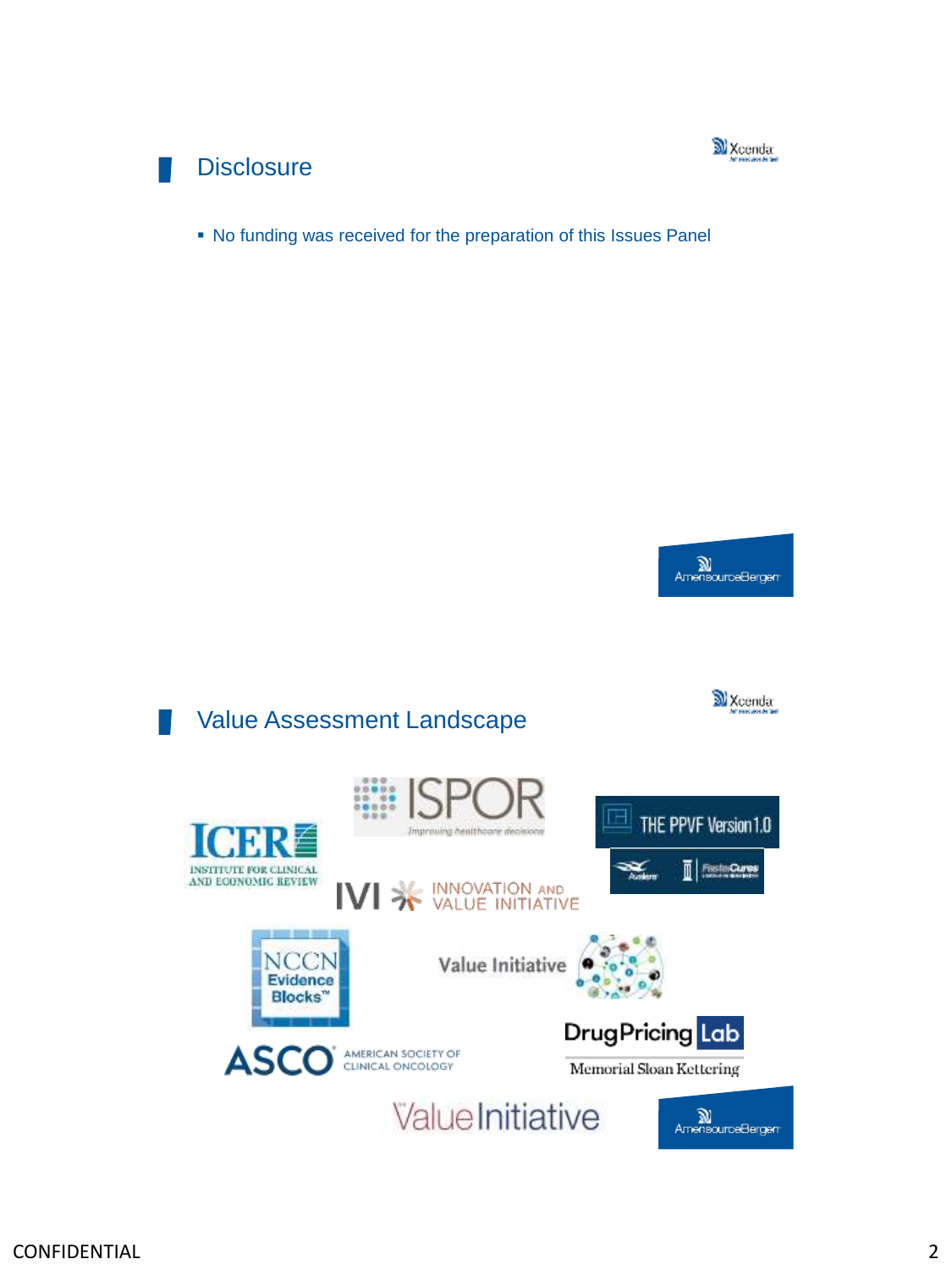

*Personalized medicine, also called precision or individualized medicine, is an evolving field in which physicians use diagnostic tests to identify specific biological markers, often genetic, that help determine which medical treatments and procedures will work best for each patient* 



Barriers to utilization and value demonstration  $\mathbb{N}_{\text{Xendat}}$ for personalized medicines

| Knowledge and Empowerment  | Lack of education and awareness among patients<br>and health care professionals                  |
|----------------------------|--------------------------------------------------------------------------------------------------|
|                            | Lack of patient empowerment                                                                      |
| <b>Value Demonstration</b> | Lack of value recognition (both clinical and economic)<br>and evidence requirements for coverage |
|                            | Uncertain evidence requirements for coverage/<br>reimbursement and other access hurdles          |
|                            | Access and reimbursement hurdles                                                                 |
| Infrastructure             | Lack of effective health care delivery infrastructure<br>and information management systems      |

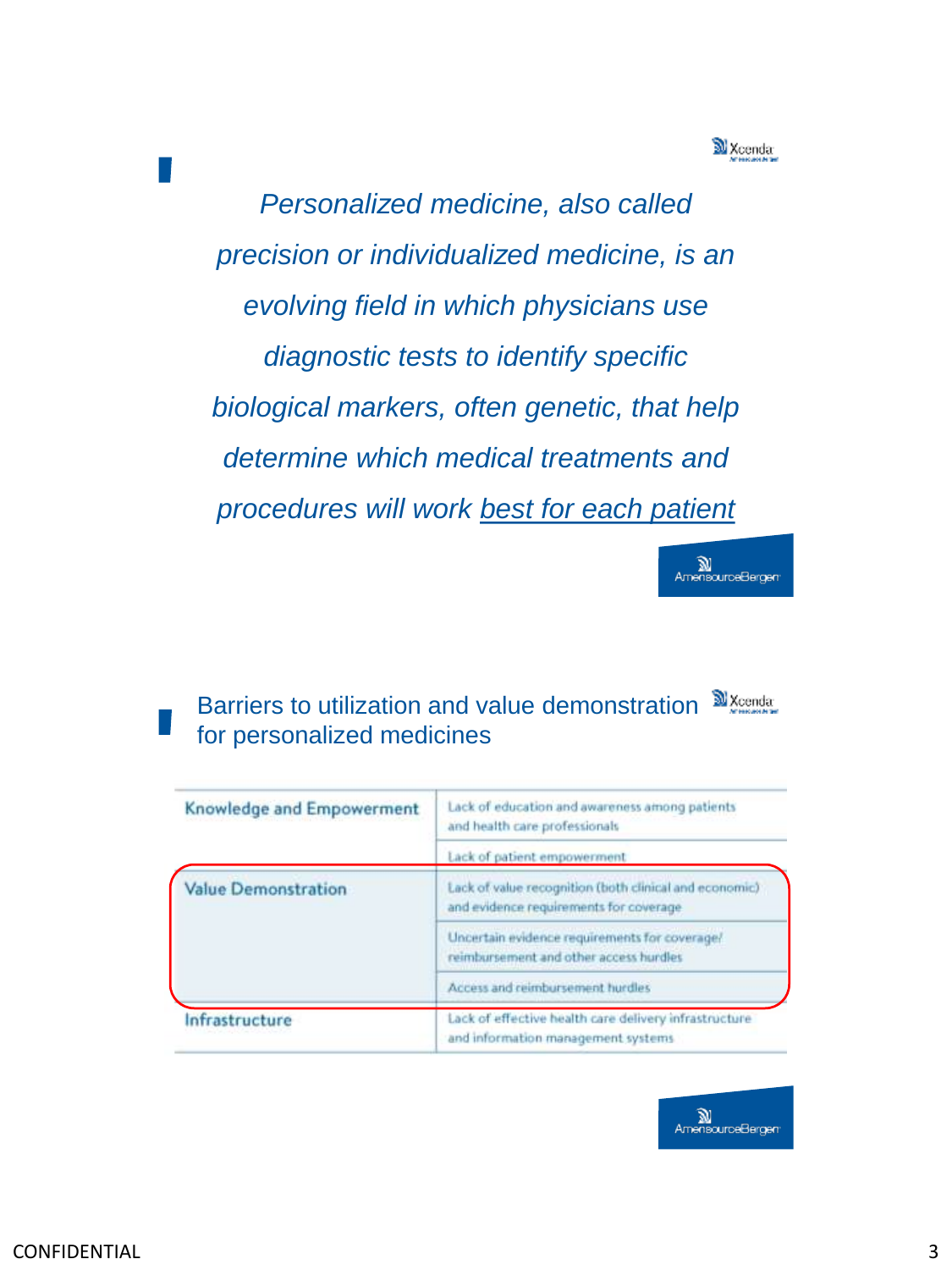Xcenda<sup>-</sup>

*Value assessment frameworks have the potential to encourage the use of personalized medicine, but that can only happen if frameworks incorporate the elements of personalized medicine that demonstrate its value*



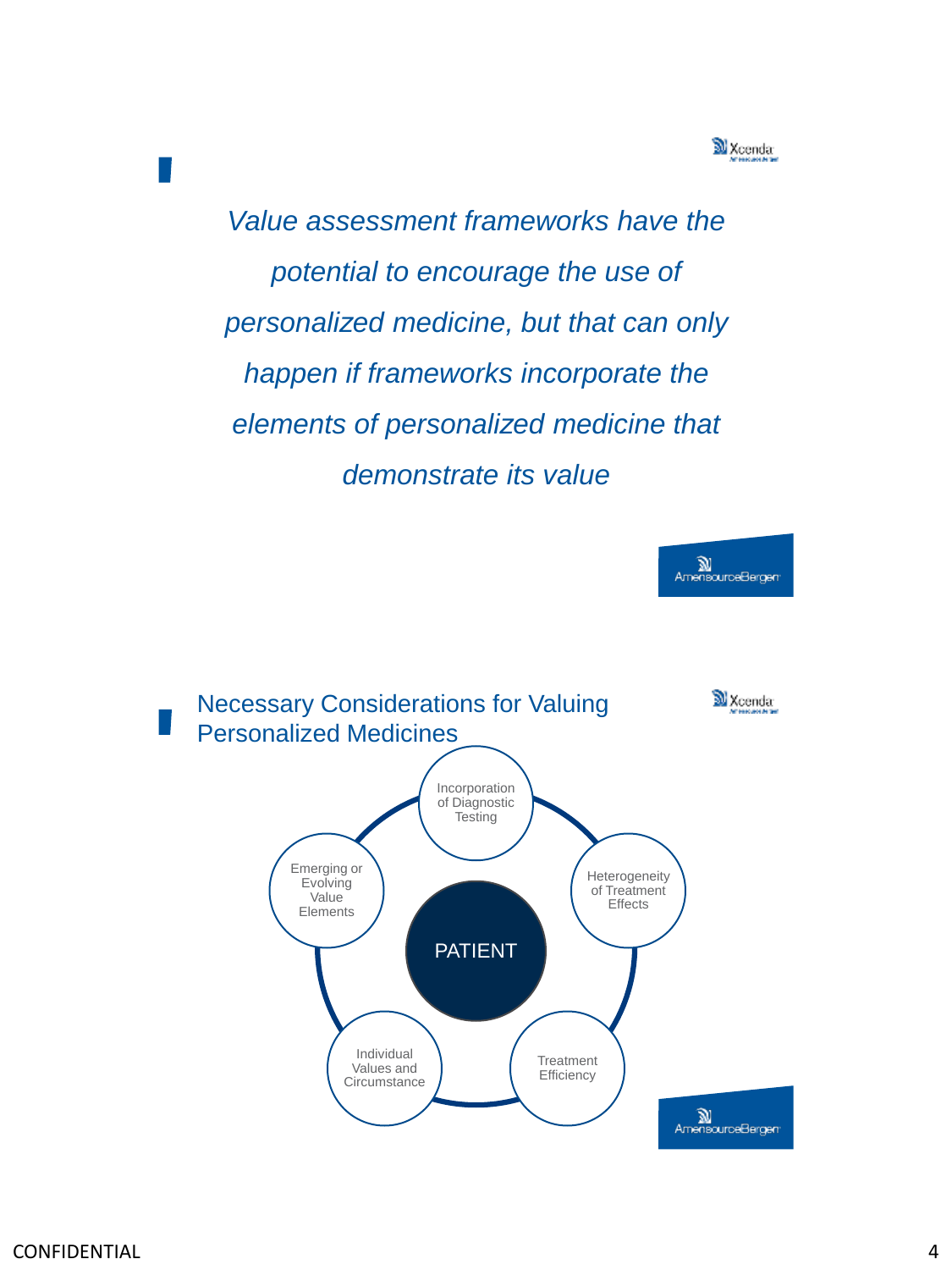



Kristen Migliaccio-Walle [kristen.migliaccio@xcenda.com](mailto:Kristen.Migliaccio@Xcenda.com) Daniel A. Ollendorf [dollendorf@icer-review.org](mailto:dollendorf@icer-review.org)

Robert W. Dubois [rdubois@npcnow.org](mailto:rdubois@npcnow.org)

Sara Traigle van Geertruyden [sara@pipcpatients.org](mailto:sara@pipcpatients.org)



## Thank you